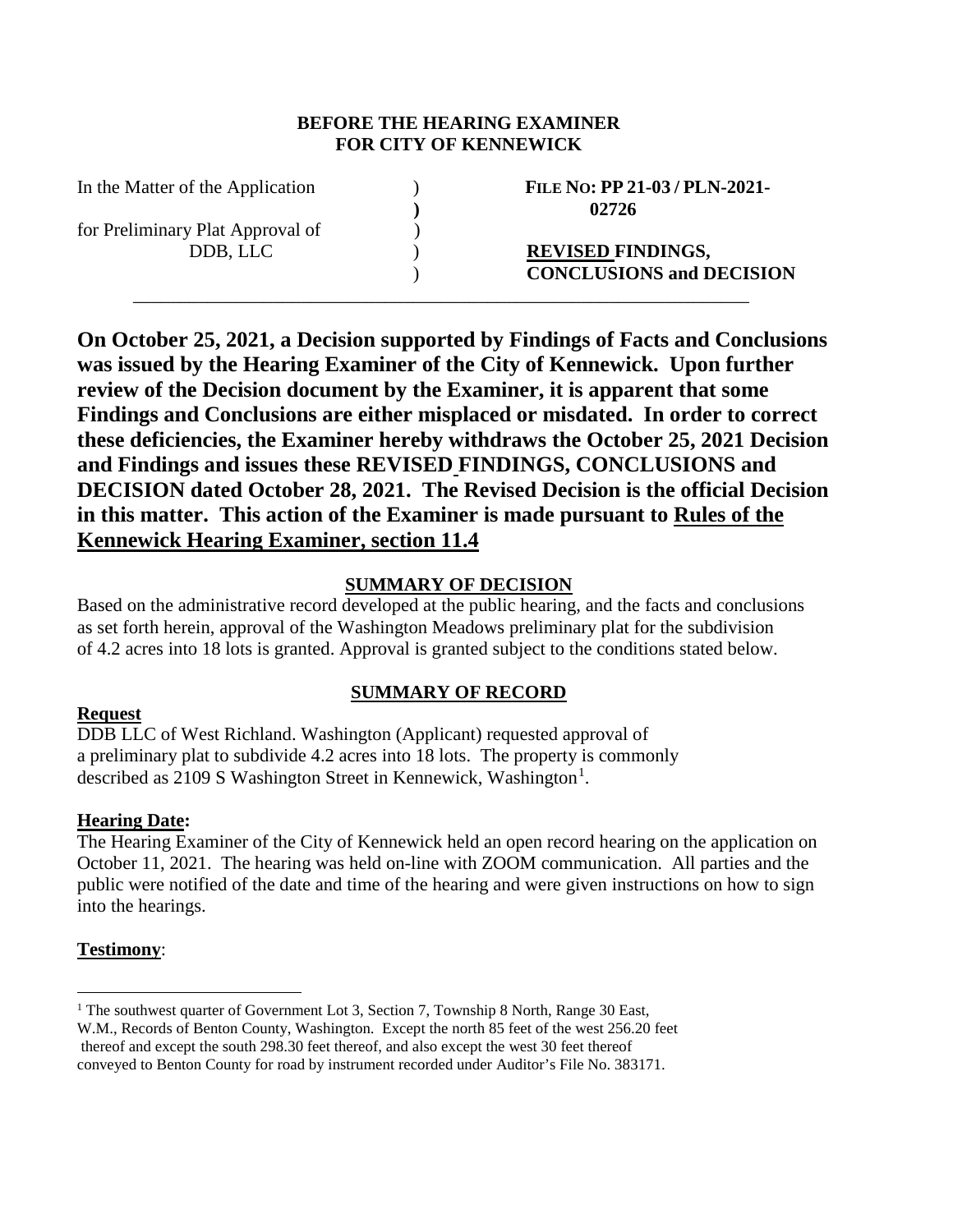*CITY OF KENNEWICK WASHINGTON MEAOOWS PLAT PP-21-03/ PLN-2021-02726*

At the open record hearing the following individuals presented testimony under oath:

- Matt Halitsky-Kennewick Planning Department
- Anthony Maui-Kennewick Planning Director
- Darrell Bussell-Applicant
- Christy Batayola, PE-Applicant's representative
- Michelle Dellinger
- Jack Barger-Adjacent property owner
- Laurie Barger-Adjacent property owner.

## **Exhibits admitted for the public record:**

At the open record hearing the following exhibits were admitted:

- 1. Staff Report
- 2. Application
- 3. Notice of Public Hearing, 300-ft. mailing list and mailing affidavit
- 4. Preliminary Plat
- 5. Draft Grading Plan 7/27/2021
- 6. Harms Engineering Utility Plan and Engineering Profile 8/24/2021
- 7. Memorandum Public Works Department 8/16/2021
- 8. Traffic Engineering Division comments 8/17/2021
- 9. CTUIR comments 8/12/2021
- 10. Columbia Irrigation District comments 8/13/2021
- 11. Department of Ecology comments 8/16/2021
- 12. Ziply comments 8/17/2021
- 13. Bonneville Power Administration comments 8/19/2021
- 14. Benton Public Utility District comments 8/20/2021
- 15. Kennewick School District comments 10/1/2021
- 16. Revised Plat Map

.

17. Power Point hard copy

Upon consideration of the testimony and exhibits submitted at the open record hearing, the Hearing Examiner enters the following Findings and Conclusions:

## **FINDINGS**

- 1. The requested preliminary plat approval is for the subdivision of 4.2 acres into 18 lots on property commonly described as 2109 S. Washington Street in Kennewick, Washington. The subject property, currently developed with a single-family home and an accessory structure, is zoned Residential Low-Density (RL) by the City. It is the intent of the Applicant to develop the property to RL standards. The existing residence and accessory structure will be removed from the site. *Exhibit 1, Pgs. 1-2; Testimony of M*r. *Halitsky* A proposed preliminary plat map *w*as submitted with the application. *Exhibit 4.*
- 2. The City of Kennewick annexed the site on December  $1<sup>st</sup>$ , 2009. At the time of annexation the property was zoned Agricultural (Ordinance 5282). On November  $18<sup>th</sup>$ , 2018, the City adopted Ordinance 5761, which established an RS area-wide rezone, and included the subject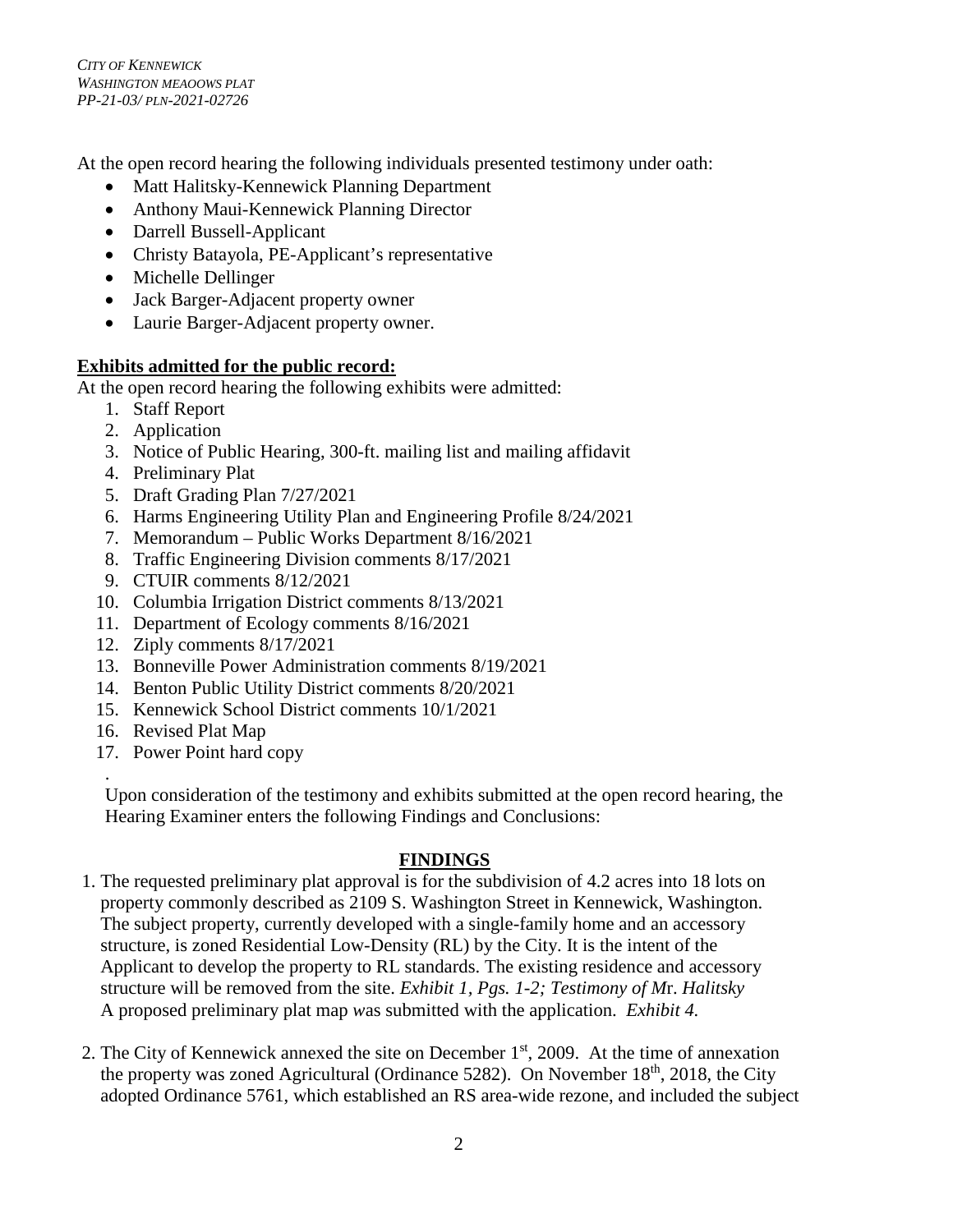property. On April  $23^{rd}$ ,  $2021$ , the City Council rezoned the property from RS to RL (Ordinance 5909), the current zoning. *Exhibit 1, Pg. 3.* The site has a Comprehensive Plan Land-Use Designation of Low Density Residential. *Exhibit 1, Pg.4.* 

- 3. The minimum lot area size standard for RL zoned property is 7,500 square feet: There is no maximum lot area standard in Kennewick for RL lots. The maximum residential lot area for the proposed plat is 10,534 square feet. The average area of a lot within the plat is 7,985 square feet. The proposed preliminary plat satisfies the Residential Development Standards set forth in *KMC 18.12.010(A.2*. The proposed plat will be subject to the Residential Design Standards, Single-Family. *Exhibit 1, Pg. 3*
- 4. Pursuant to the Washington State Environmental Policy Act (SEPA) (*RCW 43.21C*)) the City was designated as the lead agency for review of environmental impacts resulting from the proposed development. The City determined the proposed plat is exempt from a SEPA review because of the limited number of lots is the plat. *Exhibit 9, Testimony of Mr. Halitsky*
- 5. Properties to the north and south of the subject property are zoned Residential, Suburban. To the west of the site, across S. Washington Street is the Washington Elementary School, which is zoned Open Space (OS). The neighborhoods to the north and south of the school are zoned Residential, Medium (RM). To the east of the proposed site is Benton County property, that is subject to County jurisdiction. *Exhibit 1, Pg. 4. Testimony of Mr. Halitsky*. The Kennewick Planning Department submitted that '…the proposed Preliminary Plat is consistent with the existing mix of residential neighborhoods within the area and is congruous with the existing uses on the adjacent properties.". *Exhibit 1, pg. 4; Testimony of Mr. Halitsky*
- 6. City of Kennewick's Single-Family Residential Design Standards apply to the proposed project. *Residential Development Standards (KMC 18.12.010 A.2).* These standards are required to be satisfied by the Applicant and its successors. *Testimony of Mr. Halitsky; Exhibit 1, Pg. 3*. The City's representative testified that the proposed plat appear to satisfy said Standards. *Testimony of Mr. Halitsky*
- 7. According to the City there are no critical areas that have been mapped on site. *Exhibit 1, Pg. 4; Testimony of Mr. Halitsky.*
- 8. On August 24<sup>th</sup>, 2021 the Applicant's engineer submitted responses to the City's representative about utility plans and other issues. Many of these concerns were addressed in the staff report or exhibits submitted at the hearing. The one issue that was not addressed in the staff report is whether the fire trucks can turn around at the cul-d-sac within the plat. A condition will be stated to address this issue. *Exhibit 6*
- 9. City storm water standards for residential subdivisions require designs to retain and dispose of the calculated difference between a 25-year, 24-hour event for the developed state and the 24-hour event for the natural pre-developed state. Detention ponds (control outlet) may be used only if it can be clearly demonstrated that infiltration, or retention, are not feasible per City of Kennewick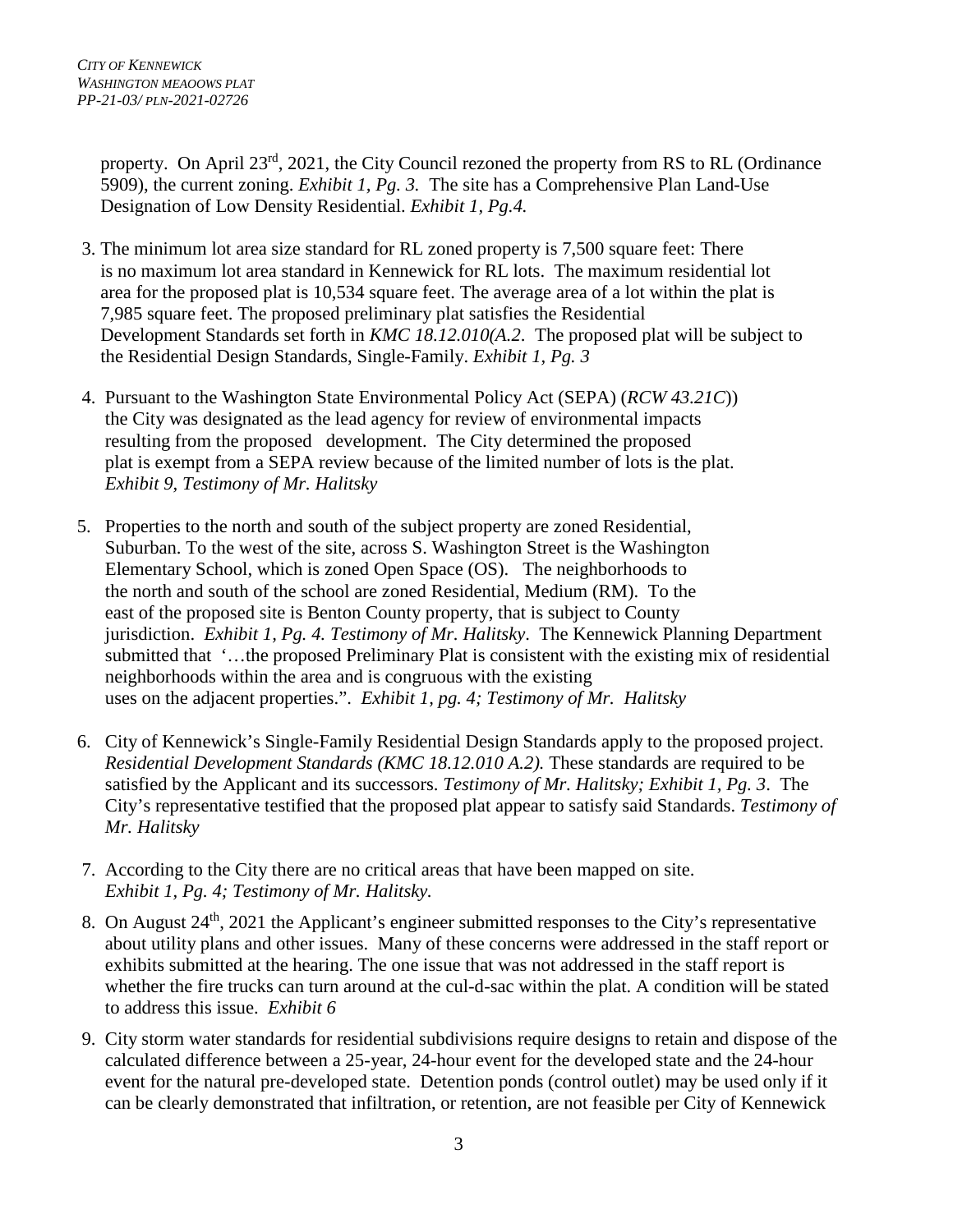Standard Specifications. Prior to Final Plat approval the Applicant must submit detailed civil engineering drawings for review and approval to the City's Public Works department. The submittal must include a storm water plan that satisfies City standards. *Testimony of Mr. Halitsky.*  If the Applicant intends to develop an underground infiltration, it must be demonstrated that the 100-year design storm can be retained on site. *Exhibit 7, #12*

- 10. Storm water design, construction and post construction must meet the requirements of KMC Section 14.28.045 and COK Standard Specification 5-8. *Exhibit 7, #11*
- 11. The Applicant must provide water services for each proposed lot. All water lines are to be consistent with City standards and requirements. A 16-inch water line in the right-of-way of S. Washington Street is available to the site. In addition, there are three 1-inch line in the right-ofway that are available. As part of Kennewick's development standards, the Applicant must loop the water mains to avoid buildup of stagnant water and to minimize bacteria regrowth. *Exhibit 1, Pg. 3; Exhibit 7, # 3-6*
- 12. Each residential lot of the plat must have a sewer service line stubbed to the lot line. There is an existing 12-inch sanitary sewer main that has been installed in the Washington Street right-ofway. In addition, there are three existing 4-inch sewer service lines that from property lines. *Exhibit 7, #7 and 8*.
- 13. The site fronts Washington Street, from which ingress and egress is provided to the plat. An internal road will extend in a west to east direction with a cul-de-sac bulb extending in a northerly direction. All lots will have their access from the internal roads*. Exhibit 4; Testimony of Mr. Bussell* No vehicular access will be directly off Washington St*. Exhibit 8, pg. 2.*
- 14. There will be curbs and sidewalks on the internal streets of the plat. There will also be 9-feet public sidewalk, utility and irrigation easements along the frontages on the east side of S. Washington Street. *Exhibit 9, Pg. 1*
- 15.There will be an 18-foot public sidewalk and utility and irrigation easement around the proposed cul-de-sac at the bulb. Sidewalks will be constructed throughout the entire plat. *Exhibit 8, Pg. 1*; *Testimony of Mr. Halitsky*
- 16. While the west to east internal road in the plat will not carry traffic beyond the eastern border of the property, it will be extended to the borderline. Sidewalks and a utility easement will also be extended to the eastern border. Lots 10 and 11 will be served with these utilities and sidewalks. *Exhibit 8, Pg. 1; Testimony of Ms. Batayola; Exhibit 3*
- 17. The Kennewick Traffic Engineering Division submitted that the proposed cul-de-sac does not appear to satisfy the "operational intent of the City standard cul-de-sac". The Department requested that the Applicant provide an auto-turn analysis for the cul-de-sac layout. *Exhibit 8, Pg. 1*
- 18. Pursuant to the Transportation Impact Fee (TIF) established by the City, the plat is designated as being in District 3. In District 3 areas the TIF is \$1,043/ per lot. The Cited estimated TISs for 17 lots, excluding the lot on which the existing residence is located. The estimated TIF for the preliminary plat is \$16,688.00. *Exhibit 8, Pg. 1*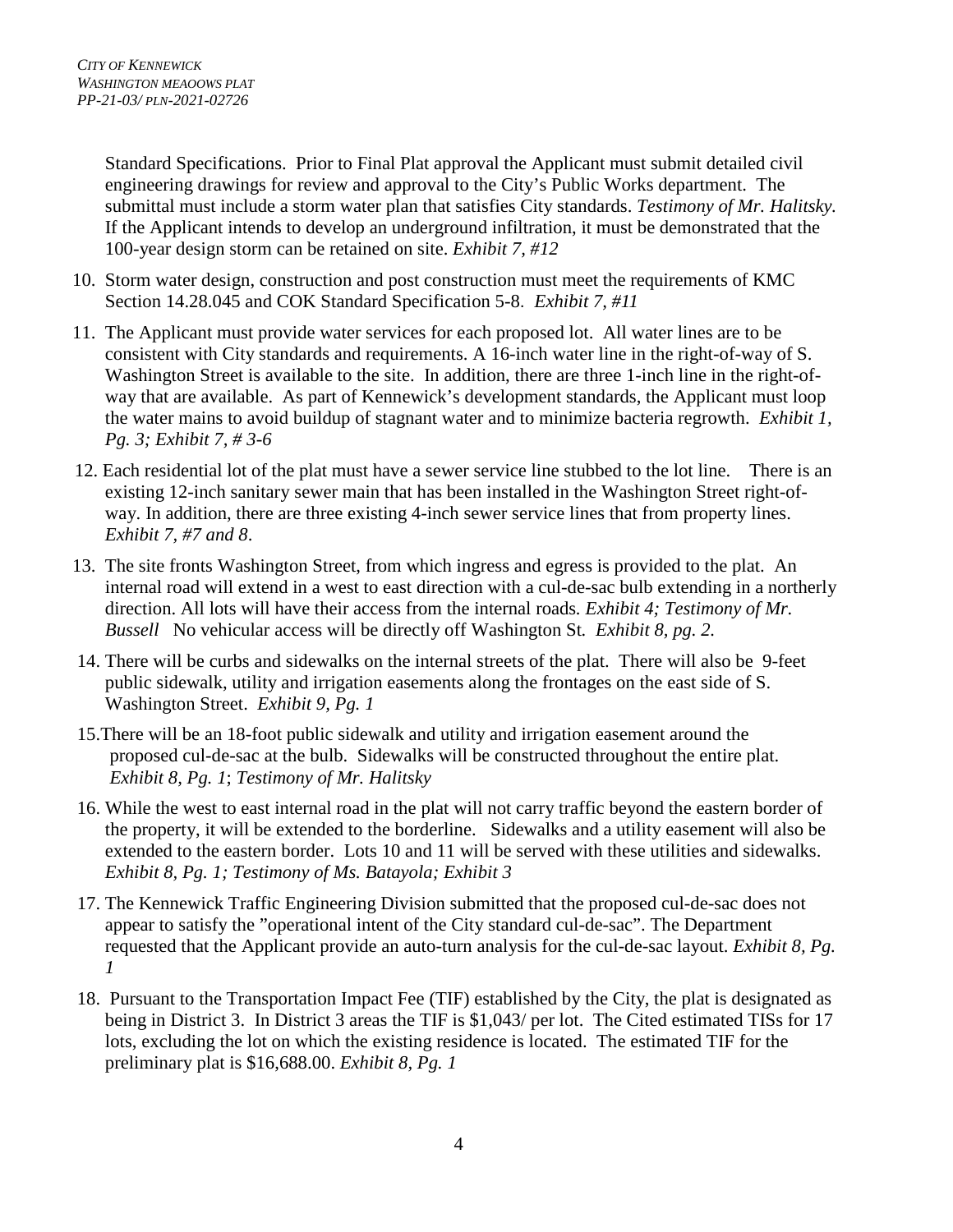- 19. The subject property is within the Kennewick School District (KSD). KSD has the capacity to add students to the high school (Kennewick High School), middle school (Horse Heaven Hills) and elementary school (Washington) that will serve the site. Students will be bussed to Kennewick high school, and Horse Heaven Hills. Safe pedestrian sidewalks are available for the Washington students. *Exhibit* 15 The Applicant has not discussed bus pickup locations for the high school and middle school students*. Testimony of Mr. Bussell*
- 20. The proposed development is in Service Area 2. Pursuant to KMC 3.90, the Park Impact Fee for Service Area 2 is \$760.00 per Single-Family Unit. The impact fee is due and payable prior issuing the certificate of occupancy by the City. Park impact fees will be assessed at building permit and are required to be paid prior to issuance of a certificate of occupancy. *Testimony of Mr. Halitsky*
- 21. Ziply Fiber submitted in a letter to the Planning staff, that the company has an "aerial section" near the entrance on the power poles. No specific details or requests were set forth in the correspondence. *Exhibit 12.*
- 22. The Benton PUD will provide power to the site. In an August  $20<sup>th</sup>$ ,  $2021$  email to the City, the PUD stated that it will require a minimum 10-foot easement on the east side of proposed lot 11. The PUD also stated that the Applicant must provide the PUD with CAD file so the lots can be entered on the PUD's Map. *Exhibit 14*
- 23. The US Department of Energy, through the Bonneville Power, submitted that the proposal will not impact BPA facilities that are 246 feet north of the subject property. The Department had no objections to the proposal*. Exhibit 13.*
- 24. The Washington Department of Ecology (DOE) submitted that the proposal is located on property that was used as orchards. When lead arsenate was applied as a pesticide it may have caused contamination in the form of lead an/or arsenic. The Applicant will be required to conduct soil sampling, pursuant to the Model Toxics Control Ace, Chapter 173-340 MAC. *Exhibit 11*
- 25. In a submittal to the City, the Columbia Irrigation District submitted short plat requirements of the Columbia Irrigation District. *Exhibit 20.* The Applicant is urged to contact the District.
- 26. The City Planning Department and other departments of the City conducted a thorough review of the request that included reviews of the city zoning Code, the city Comprehensive Plan, and the local and state environmental laws and requirements. Based on these reviews the City determined that appropriate provisions have been made for, but not limited to, the public health, safety, and general welfare, for open spaces, drainage ways, streets or roads, alleys, public sidewalks, utility easements and other public ways, transit stops, potable water supplies, sanitary wastes, parks and recreation areas, playgrounds, schools and school grounds, and the proposed subdivision has considered all other relevant facts and other planning features that assure safe walking conditions for students who walk to and from school. *Testimony of Mr. Halitsky; KMC Title 17- Subdivisions; Exhibit 1, Pg..4*
- 27. The Kennewick Planning Department submitted that "this request is consistent with and generally conforms to the City's Comprehensive Plan, and it will implement, goals and policies of the Comprehensive Plan" *Exhibit 1 pg. 4*, The staff identified specific sections of the Comprehensive Plan that are satisfied by the proposal. *Exhibit 1; Pgs. 4 and 5; Testimony of Mr. Halitsky.*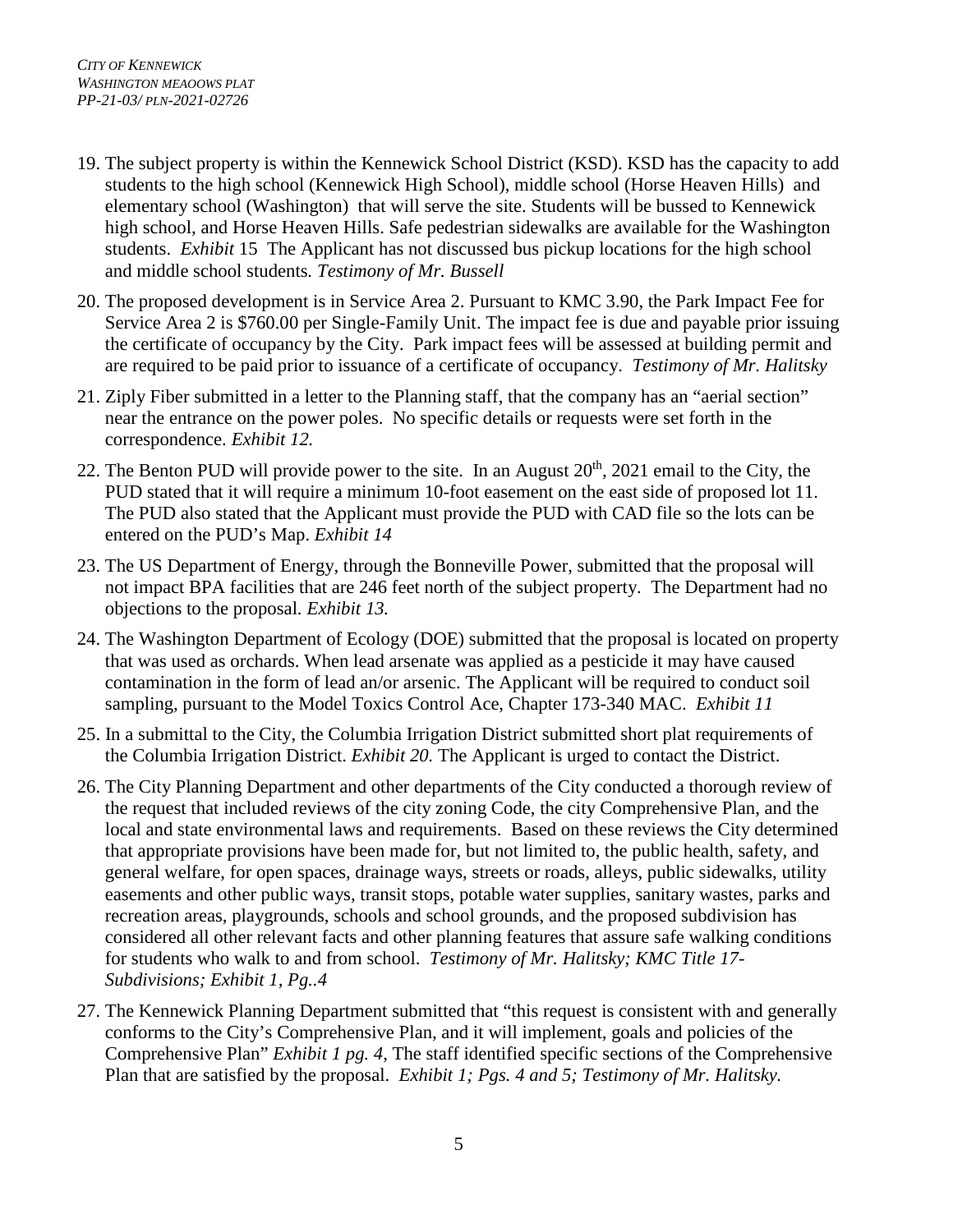- 28, The proposed plat is consistent with the Kennewick Comprehensive Plan RESIDENTIAL GOAL 1: "Provide for attractive, walkable, and well-designed residential neighborhoods, with differing densities and compatible with neighboring areas." This goal is satisfied with the design of the plat, the requirements to meet single family design standards and the compatibility with other neighborhoods in the area. *Testimony of Mr. Halitsky; Exhibit 1, pgs. Exhibit 1, Pg. 4*
- 29. The proposed plat is consistent with the Kennewick Comprehensive RESIDENTIAL GOAL, POLICY 1: "Ensure provision of parks, schools, drainage, transit, water, sanitation, infrastructure and pedestrian in new residential developments." These items are addressed above and will be part of the plat development. The proposed development will be constructed

with the required infrastructure improvements that satisfy applicable standards. *Exhibit 1, Pg. 3 and 5; Testimony of Mr. Halitsky*

- 30. The proposed plat is consistent with the Kennewick Comprehensive RESIDENTIAL GOAL 2: "Provide appropriate public facilities supporting residential areas." The development will result in street improvements and traffic impact fees and park impact fees*. Exhibit 1; Testimony of Mr. Halitsky.*
- 31. The proposed plat is consistent with the Kennewick Comprehensive RESIDENTIAL GOAL 2: "Provide appropriate public facilities supporting residential areas", as well as the policies listed with this goal:
	- POLICY1: "Ensure provision of parks, schools, drainage, transit, water, sanitation, infrastructure and pedestrian in new residential developments."
	- POLICY 2: "Encourage irrigation service throughout residential areas, when available, to support and maintain healthy landscaping."

The Department of Planning submitted that the proposed development will be constructed with the required infrastructure improvements that meet applicable standards. Testimony of *Mr. Halitsky; Exhibit 1, Pgs. 4 and 5*

- 32. The proposed plat is consistent with the Kennewick Comprehensive RESIDENTIAL GOAL 3: "Promote a variety of residential densities with a minimum density target of 3 units per acre as averaged throughout the urban areas.", as well as the following policy:
	- POLICY 2: "Residential Low Density: Place lands constrained by sensitive areas, those intended to provide transition to the rural area, or those appropriate for larger lot housing within the Residential Low Density land use designation to allow for a range of lifestyles. The Planning Department determined that "As proposed, the development meets Goal 3 and Policy 2 by providing a transition from the more dense neighborhoods to the west and the larger, rural parcels to the east. *Mr. Halitsky; Exhibit 1, Pg, 5*
- 33. Adjoining property owners to the east, John and Laurie Bargor, testified that they raise horses on their property. They requested that a fence be erected on the boundary between their property and the property on which the plat will be developed. They also testified that there are easements near the boundary that must be considered. *Testimony of Jack Barger and Laurie Barger.*
- 34. Applicant Bussell testified that a fence is proposed along the east property line. He testified to be aware of the easement on the line. He also noted in his testimony that he would cooperate with the Bargors when the fence is constructed. *Testimony of Mr*. *Bussell.*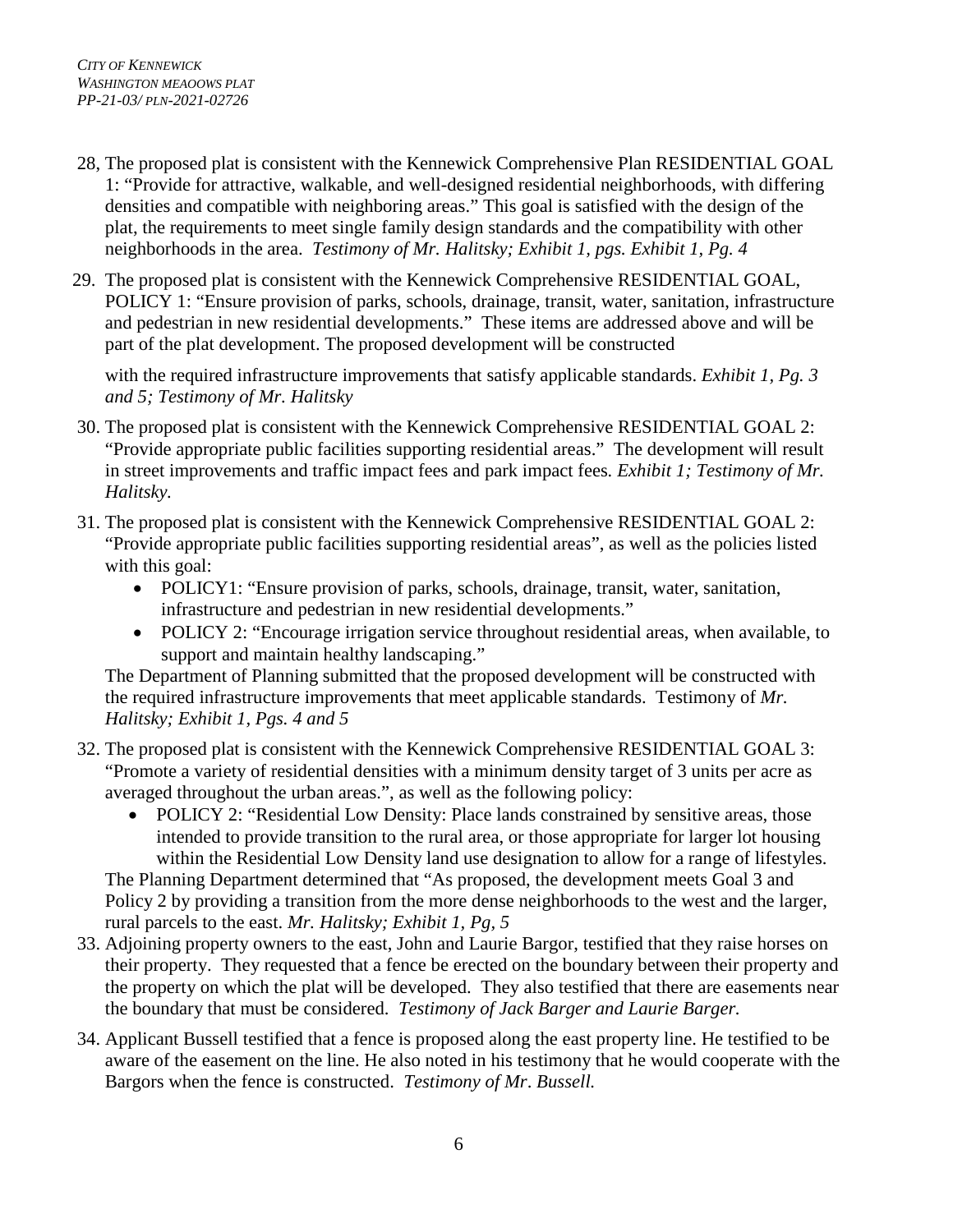#### **CONCLUSIONS**

#### *Jurisdiction:*

The Kennewick Hearing Examiner is granted jurisdiction to hear and decide preliminary plat applications pursuant to KMC 4.02.080 (1)(b) ii.

#### *Criteria for Review:*

The Hearing Examiner may approve an application for a preliminary plat only if the requirements of KMC Chapter 17.10 are satisfied. Included in these requirements is KMC 17.10.080: Provisions for Public Health, Safety, and Welfare which are:

(1) The Hearing Examiner will inquire into the public use and interest proposed to be served by the establishment of the subdivision and dedication. All plats will be reviewed to determine their conformance with the Comprehensive Plan, comprehensive water plan, utilities plan, and Comprehensive Park and Recreation Plan, and anything else necessary to assist in determining if the plat should be approved. Appropriate provisions must be made for, but not limited to, the public health, safety, and general welfare, for open spaces, drainage ways, streets or roads, alleys, public sidewalks, utility easements and other public ways, transit stops, potable water supplies, sanitary wastes, parks and recreation areas, playgrounds, schools and school grounds, and shall consider all other relevant facts and other planning features that assure safe walking conditions for students who only walk to and from school. All relevant facts will be considered to determine whether the public interest will be served by the subdivision and dedication. If it is determined that the proposed plat makes such appropriate provisions, then the Hearing Examiner must approve the proposed plat. Dedication of land to any public body may be required as a condition of subdivision approval. The Hearing Examiner will not, as a condition to the approval of any plat, require a release from damages to be procured from other property owners.

#### **RCW 58.17.033**

Proposed division of land—Consideration of application for preliminary plat or short plat approval— Requirements defined by local ordinance.

> (1) A proposed division of land, as defined in RCW [58.17.020,](http://app.leg.wa.gov/RCW/default.aspx?cite=58.17.020) shall be considered under the subdivision or short subdivision ordinance, and zoning or other land use control ordinances, in effect on the land at the time a fully completed application for preliminary plat approval of the subdivision, or short plat approval of the short subdivision, has been submitted to the appropriate county, city, or town official.

 (2) The requirements for a fully completed application shall be defined by local ordinance

(3) The limitations imposed by this section shall not restrict conditions imposed under Chapter [43.21C](http://app.leg.wa.gov/RCW/default.aspx?cite=43.21C) RCW.

#### *Conclusions based on Findings*

1. The requested preliminary plat approval is for the subdivision of of 4.2 acres into 18 lots on property commonly described as 2109 S. Washington Street in Kennewick, Washington. The subject property, currently developed with a single-family home with an accessory structure, is zoned Residential Low-Density, (RL) by the City. The property will be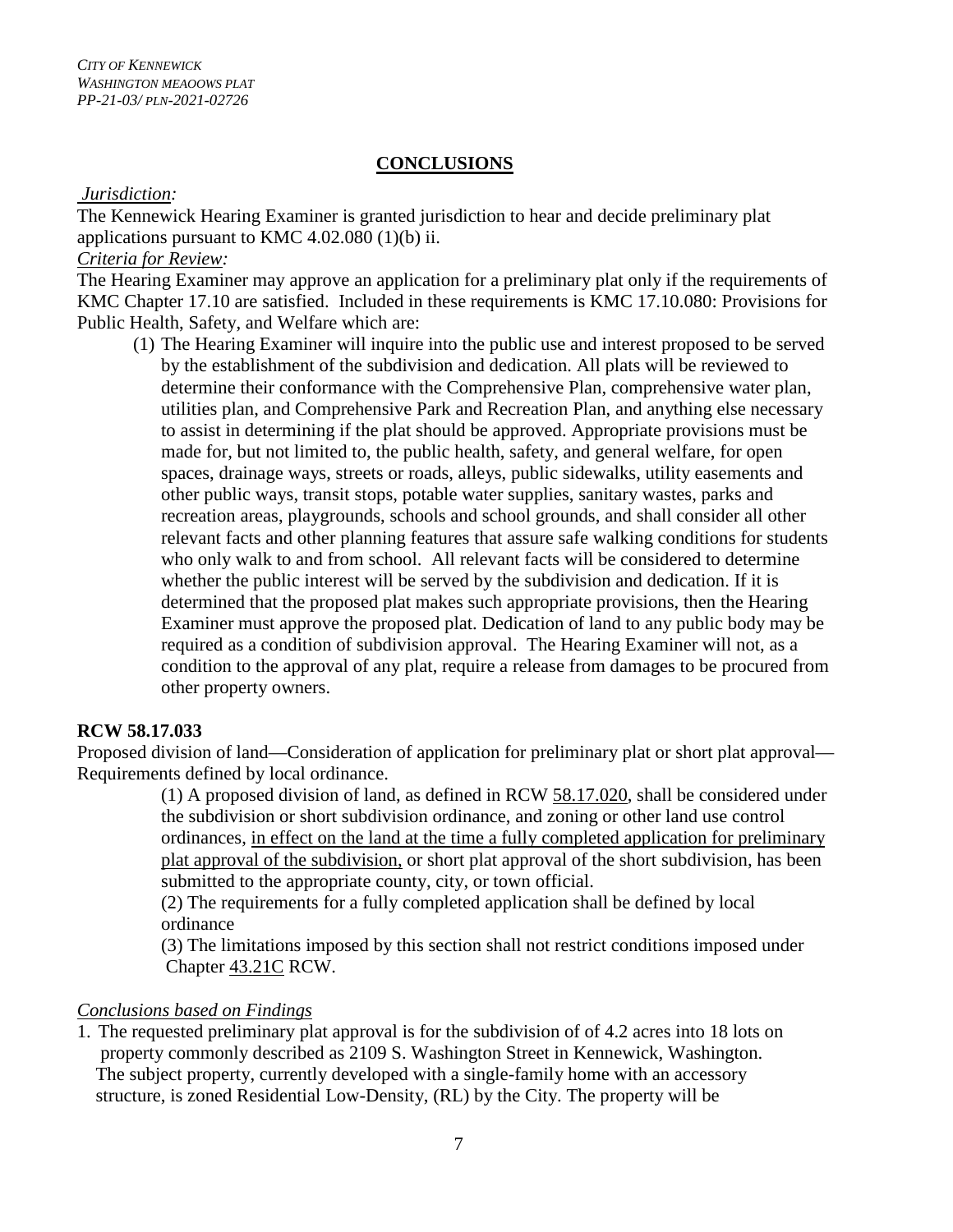developed to RL standards. *Finding of Fact No. 1.*

- 2. Appropriate provisions have been made for the public health, safety, and general welfare, for Open spaces, drainage ways, streets or roads, alleys, public sidewalks, utility easements and other public ways, transit stops, potable water supplies, sanitary wastes, parks and recreation areas, playgrounds, schools and school grounds, and the proposed subdivision has considered all other relevant facts and other planning features that assure safe walking conditions for students who walk to and from school. *Findings of Fact Nos. 34*
- 3. Pursuant to the Washington State Environmental Policy Act (SEPA) and City Ordinances the project was not subject to environmental review pursuant to SEPA. *Finding of Fact No.5*
- 4. Various state and local agencies submitted comments and recommendations. The comments identified impacts that could be created with the development of the plat. The recommended conditions are specific to mitigate the impacts. *Findings of Fact 8-25*
- 5. The proposed plat includes required improvements for infrastructure and open space. Adequate provisions have been determined for park fees to offset the impacts for recreational impacts. Schools in the area can handle the increase in students generated by the development. Utilities, including drainage, water and sewer are available to the site. Pedestrian and aesthetic considerations in the new development are called out on the plat map submitted for approval. The proposed plat provides provisions for parks, schools, drainage, transit, water, sanitation, infrastructure, pedestrian, and aesthetic considerations in new residential development*. Findings of Fact 8-26*
- 6. The proposed 18 lot subdivision is consistent with the City's zoning code and standards, the City of Kennewick Comprehensive Plan and other development requirements of the City and State of Washington. *Findings of Fact 8-32*
- 7. The City Planning Department and other departments of the City conducted a thorough review of the request that included reviews of the city zoning Code, the city Comprehensive Plan, and the local and state environmental laws and requirements. Based on these reviews the City determined that appropriate provisions have been made for, but not limited to, the public health, safety, and general welfare, for open spaces, drainage ways, streets or roads, alleys, public sidewalks, utility easements and other public ways, transit stops, potable water supplies, sanitary wastes, parks and recreation areas, playgrounds, schools and school grounds, and the proposed subdivision has considered all other relevant facts and other planning features that assure safe walking conditions for students who walk to and from school. *Findings 8-26*

## **DECISION**

Based on the administrative record developed at the public hearing, and the facts and conclusions as set forth above, approval of requested approval of Washington Meadows preliminary plat to subdivide 4.2 acres into 18 lots is granted. The property is commonly described as 2109 S. Washington Street in Kennewick, Washington. Approval is granted subject to the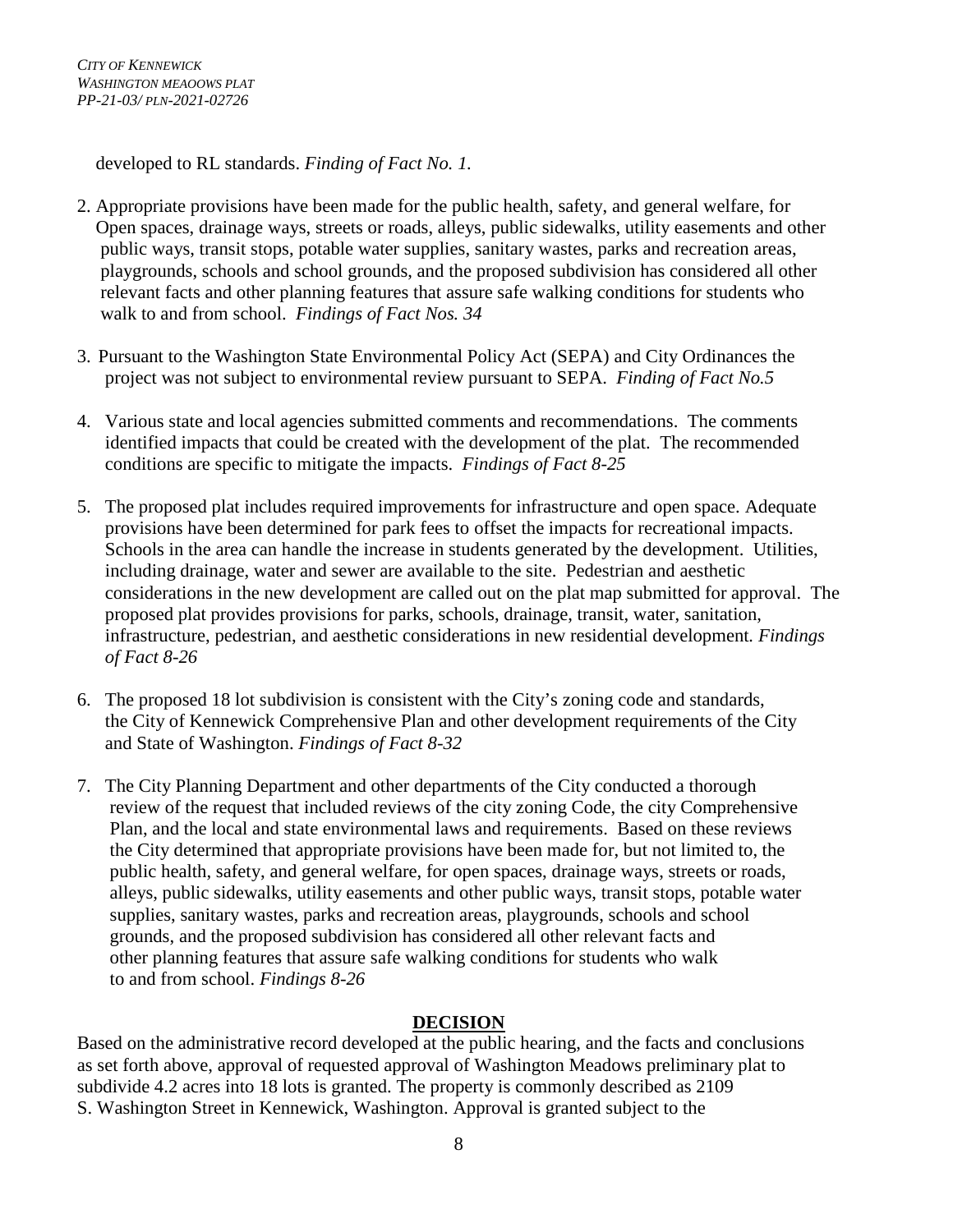following conditions. **All conditions apply to the Applicant and its successors.**

- 1. The Applicant must comply with all applicable City of Kennewick regulatory controls, policies and codes, including the Residential Design Standards.
- 2. A landscape plan, prepared by a licensed landscape architect or licensed landscape installer, must be drawn to a legible scale and submitted for approval for all common areas, open spaces and rights-of-way not left in a natural state The plan must list the number, location, and species of trees, sizes of plant material, and ground cover. The plan must be submitted prior to final plat approval.
- 3. A 10-foot landscaping strip consisting of ground cover and street trees every 40 feet is required along S. Washington Street.
- 4. As part of the landscaping, trees shall be placed at 40-foot intervals and within five feet of the back of sidewalk for curb tight sidewalks.
- 5. Trees for the individual residential lots shall be planted prior to receiving certificate of occupancy for each new home
- 6. The Applicant must provide a bond or cash deposit for incomplete sidewalks and applicable landscaping prior to final plat approval.
- 7. The Kennewick Fire Department must approve requirements for fire truck access to the residences in the cul-de-sac within the subdivision.
- 8. Prior to approval of the final plat, all fees required by the City shall be paid.
- 9. The Applicant must comply with the applicable requirements of Kennewick Municipal Code Chapters 18.60 – Critical Areas – Critical Aquifer Recharge Areas and 18.62 – Critical Areas – Geologically Hazardous Areas.
- 10. The Applicant must comply with any requirements of Kennewick Fire Department.
- 11. The Applicant must comply with the October  $20<sup>th</sup>$ , 2020 email submitted by the Benton Public Utility District. (Exhibit 14 in the public record)
- 12. The Applicant must comply with the August  $16<sup>th</sup>$ , 2021 Memorandum of the consolidated comments and conditions submitted by the Kennewick Public Works Department. (Exhibit 7 of public record.
- 13. The Applicant must comply with the August 17, 2021 Memorandum of the Kennewick Traffic Engineering Division comments. (Exhibit 8 of public record)
- 14. The City Traffic Engineering Division will provide the Applicant with a detailed memorandum of all road improvements within the plat. By this reference the Memorandum shall become an exhibit to this proceeding.
- 15. The Applicant shall provide dust control method(s) such as hydro seeding for all areas of the site that are disturbed.
- 16. Pursuant to City of Kennewick Ordinance 5736, park impact fees for Park Service Area 1 are \$920.00 per single-family dwelling. Park impact fees will be assessed at the time of building permit and are required to be paid prior to issuance of a certificate of occupancy.
- 17. There will be some traffic impacts to streets in the area. The Applicant shall be responsible for the traffic impact fees to be determined by the City Traffic Engineering Division. The traffic impact fees may be subject to a cost-of-living increase adjustments and agreements between the Applicant and the City.
- 18. The Applicant shall cooperate with the Kennewick School District and comply by developing identified school bus stops for children who live in the subdivision.